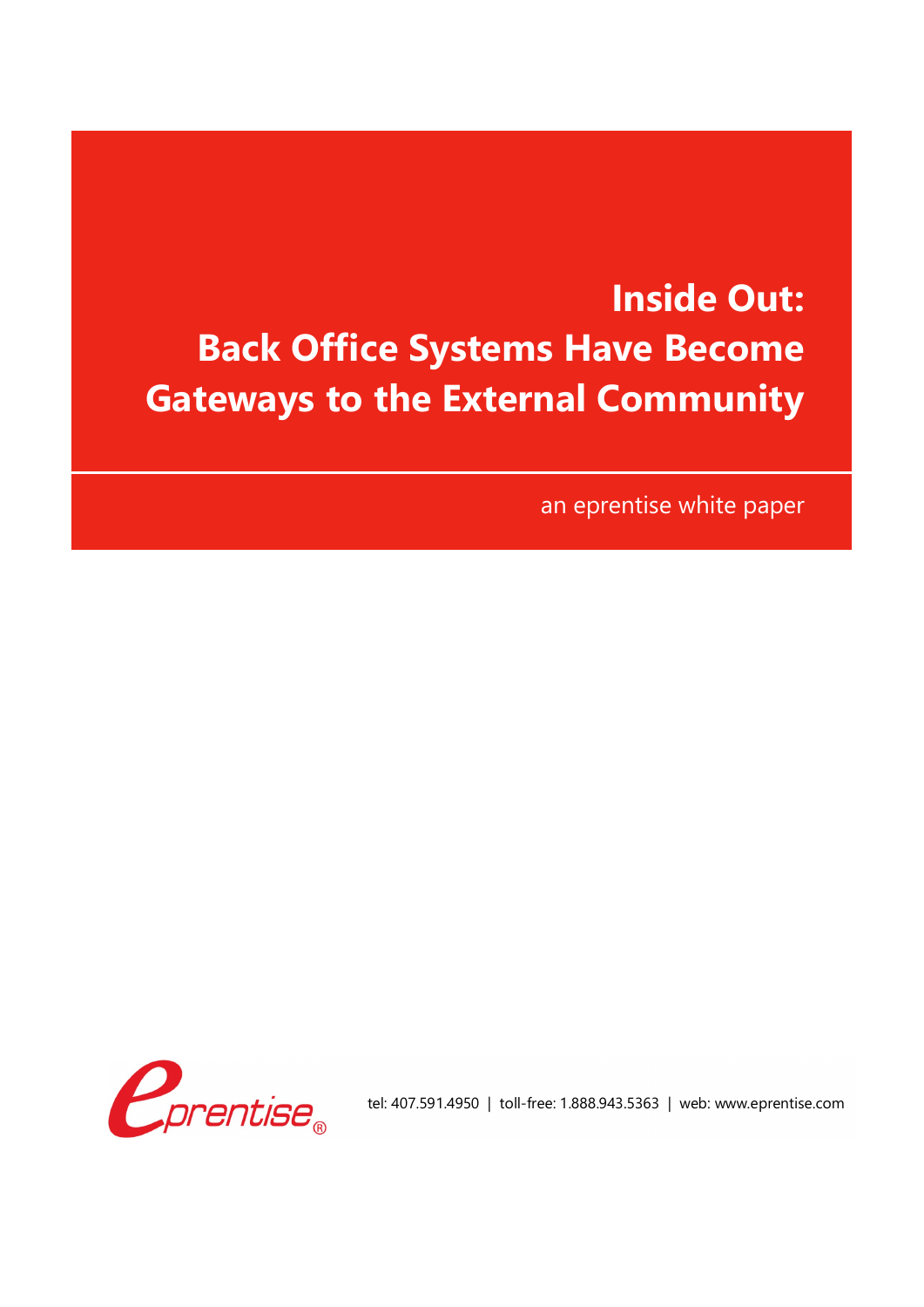Inside Out: Back Office Systems Have Become Gateways to the External Community

Author: Helene Abrams www.eprentise.com

*© 2022 eprentise, LLC. All rights reserved.*

*eprentise, FlexField Express and FlexField are registered trademarks of eprentise, LLC.*

*Oracle is a registered trademark of Oracle Corporation. All other company or product names are used for identification only and may be trademarks of their respective owners.*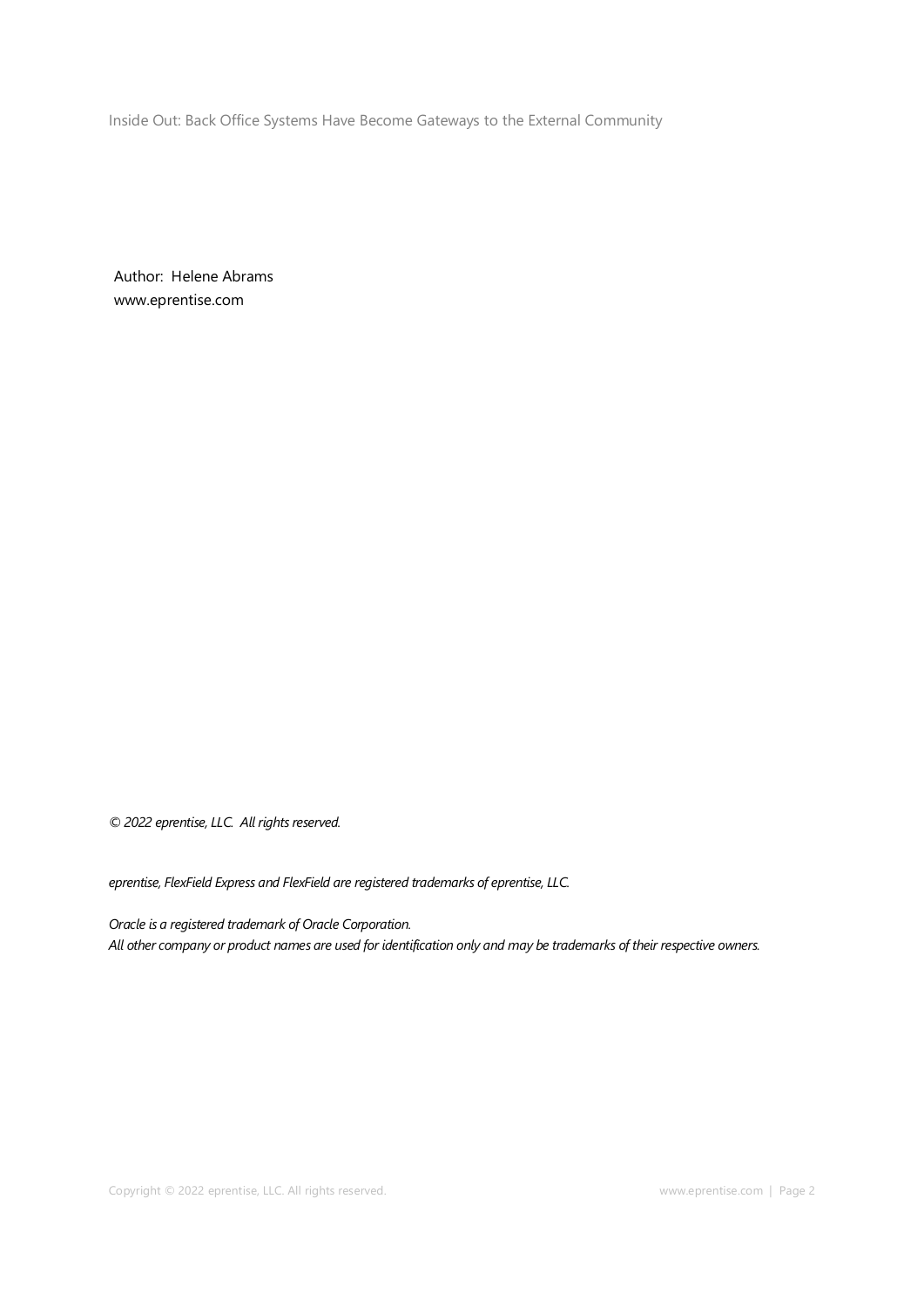## Inside Out: Back Office Systems Have Become Gateways to the External Community

What used to be considered "back-office" systems are not located in the back of the office anymore. Systems that support a company's infrastructure for sales, customer service, and supplier relations are front and center customer-, supplier- and employee-facing systems. The heightened importance of the internet to daily business processes requires that a wide variety of information must be available to number of different internal and external parties, creating both opportunities and risks. This overall interconnectedness of users and data systems means that the data has to be available, secure, standardized, and complete, consistent, and correct so that both the internal and external users can find the information that they need.

In order to maintain data integrity in those outward facing systems, it is critical that security measures ensure that only the right parties have access to the right subset of the data at the right time – and that they know where to find it. As a second challenge for IT in outward facing systems, some of the data that the system uses and provides is not wholly internal to the company. Linking internal data with data from external sources such as suppliers, vendors, third parties, or public data sources can significantly expand the data-ecosystem, thereby increasing productivity and promoting growth. (McKinsey, 2021)

Successful integration between internal and external data sources increases IT complexity by introducing the need to seamlessly interface with many different external systems: banking and credit card systems, business-to-business exchange sites, call centers, and others. We will examine three normal business cycles that used to be internal processes and now require windows into other external systems and the sharing of internal systems with other departments and outside partners.

- 1. **Order-to-Cash** This cycle involves all of the different processes that take place within and outside of an organization from the time an order is taken to the time cash is received. At any given time during this cycle, customers need to be able to access current data regarding the status of their orders, their bills and payments, their account balances, and the services provided to them. However, many other parties other than the customers will need access to the data to perform their functions:
	- 1. **Finance** Credit Management, Invoicing, Accounts Payable, Accounts Receivable, and Aging & Collections all need to be able to access and manipulate order and customer information.
	- 2. **Fulfillment** The company's fulfillment department must be able to know that an order has been taken and be able to indicate that order has been fulfilled.
	- 3. **Inventory** Fulfillment must be able to interact with the inventory system to validate that the products on the order are available to be processed or shipped, and in which warehouse to pick the order. If it is not inventory-on-hand or if it has reached the reorder point, then the external suppliers need to be notified to ship additional product.
	- 4. **Distribution** The company's distribution department needs access to the data indicating that an order is ready to be shipped, customer information indicating where and to whom it is to be shipped, and the method and cost of shipping (to be relayed to the finance department). The third-party logistics company who will ship the order to the customer needs to know the size and weight of the shipment so that it can send the appropriate vehicle, and needs to know the availability for pickup.